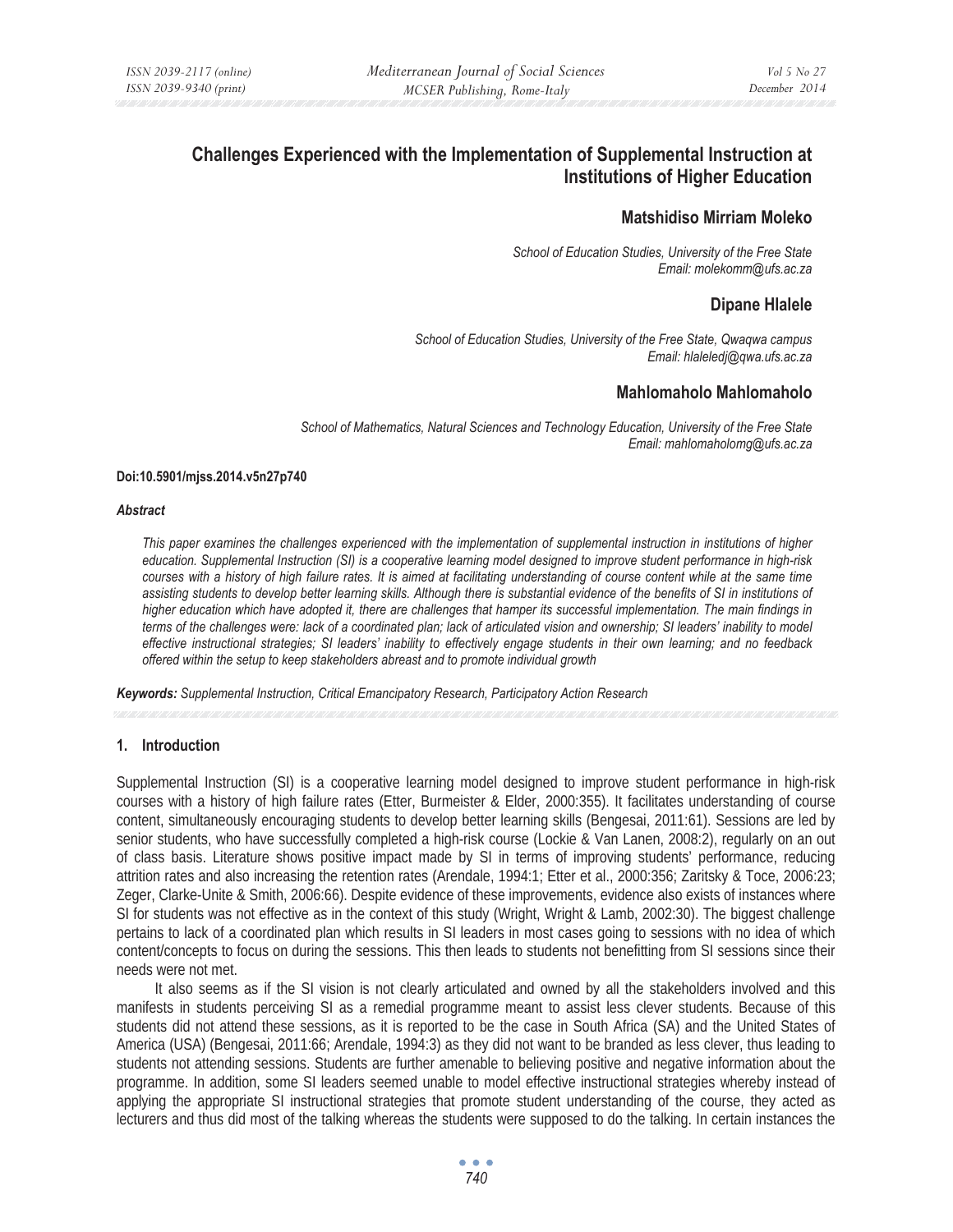SI leaders even repeated the lectures or introduced a new topic without linking it to previous topics introduced by the lecturer, and thus confusing the students.

Moreover, some SI leaders also seemed unable to effectively engage students in their own learning. This poses a big challenge as it makes it difficult for students to understand the content and also to become independent learners. Another South African study revealed that SI leaders who could not act as facilitators in the collaboration of learning with the students made it difficult for SI to become a student learning community and also lacked the potential to increase student engagement (Bengesai, 2011: 62). Over and above, lack of feedback offered within the setup created knowledge gaps among the stakeholders and also did not enhance a critical reflection of the situation by all involved. It is also likely to fail in ensuring maximum benefit in implementation of SI as well as in the well round functioning of the programme. For instance, in SA like in Nigeria and USA, the evaluation took into account students' inputs/comments and their results in deciding whether the programme was effective or not. Other crucial issues such as the facilitation of large classes and timetable clashes which also came out of evaluation and which required to be dealt with were realised even though much was not done to address those issues (Fayowski & McMillan, 2008:848; Bentley & Hills, 2009:145; Bengesai, 2011:64). Over and above that, feedback did not seem to be shared with all the stakeholders involved.

The following sections will look at the challenges experienced during the implementation of SI for students. It should be noted however that in the context of SA and USA the students who assist other students with the learning of content are called SI leaders, which is different from Nigeria where they are called peer teachers. Therefore in the subsequent paragraphs the use of SI leaders and peer teachers will be noted in line with their contexts.

# **2. Theoretical Framework**

Critical Emancipatory Research (CER) was adopted for this study because of its emphasis on power sharing among all stakeholders. Before any solution can be put in place the challenges needed to be identified, therefore a collective effort from all stakeholders was deemed of vital importance. The conditions also had to appeal to all stakeholders since CER endorsed transformation and empowerment. CER was also deemed significant for this study due to its ability to minimize hindrances that might occur when conducting the study since it promoted praxis. Through CER the researcher can interpret other people's interpretations, and make sense of them (Mahlomaholo & Nkoane, 2002:2). Mahlomaholo and Nkoane (2002:2) also contended that the CER framework enables researchers to be analytical and to search for deeper meaning from multiple perspectives of the research question. Furthermore, CER was also deemed fit for this study because it encourages teamwork and equal power sharing wherein the researcher and the participants get to treat each other as equals with regard to the research project.

# **3. Challenges Experienced with the Implementation of Supplemental Instruction at Institutions of Higher Education**

## *3.1 Lack of a coordinated plan*

According to the Business Online Dictionary (2000:Online) coordination refers to the synchronisation and integration of activities, responsibilities, command and control structures to ensure that the resources of an organization are used most efficiently in pursuit of the specified objectives. This means that a coordinated plan is a plan which explicitly shows how the activities and responsibilities are being synchronised in pursuit of the specified organisation's objectives by elucidating what needs to be done, when, how and by whom. According to the Supplemental Instruction Leader Manual Guideline (SILMG) (2008:10) one of the responsibilities of both the lecturer and the SI leader is to establish a coordinated plan in terms of the content to be presented to the students, by meeting regularly prior to the SI sessions. In order for this plan to be effective the lecturer clarifies the uncertainties the SI leader may have regarding the material to be discussed during the session with the students. During such a meeting, it is expected of the SI leader to show the lecturer the handouts he/she plans to share with the students during the SI session and the lecturer is expected to assist the SI leader by making these hand-outs more appropriate to the course material. Thus the lecturer's responsibility in this case is to help the SI leader to create an effective and coordinated plan that will ensure that his/her sessions become productive and beneficial to the students.

Although the guideline encourages the establishment of a coordinated plan, evidence can be found in literature that shows how the lack of a coordinated plan leads to SI not being functional. As a result, the students do not profit from the SI sessions and their performance also does not improve. For instance, in South Africa (SA) and in the United States of America (USA), SI leaders are expected to attend all classes, take notes, complete reading assignments and do all the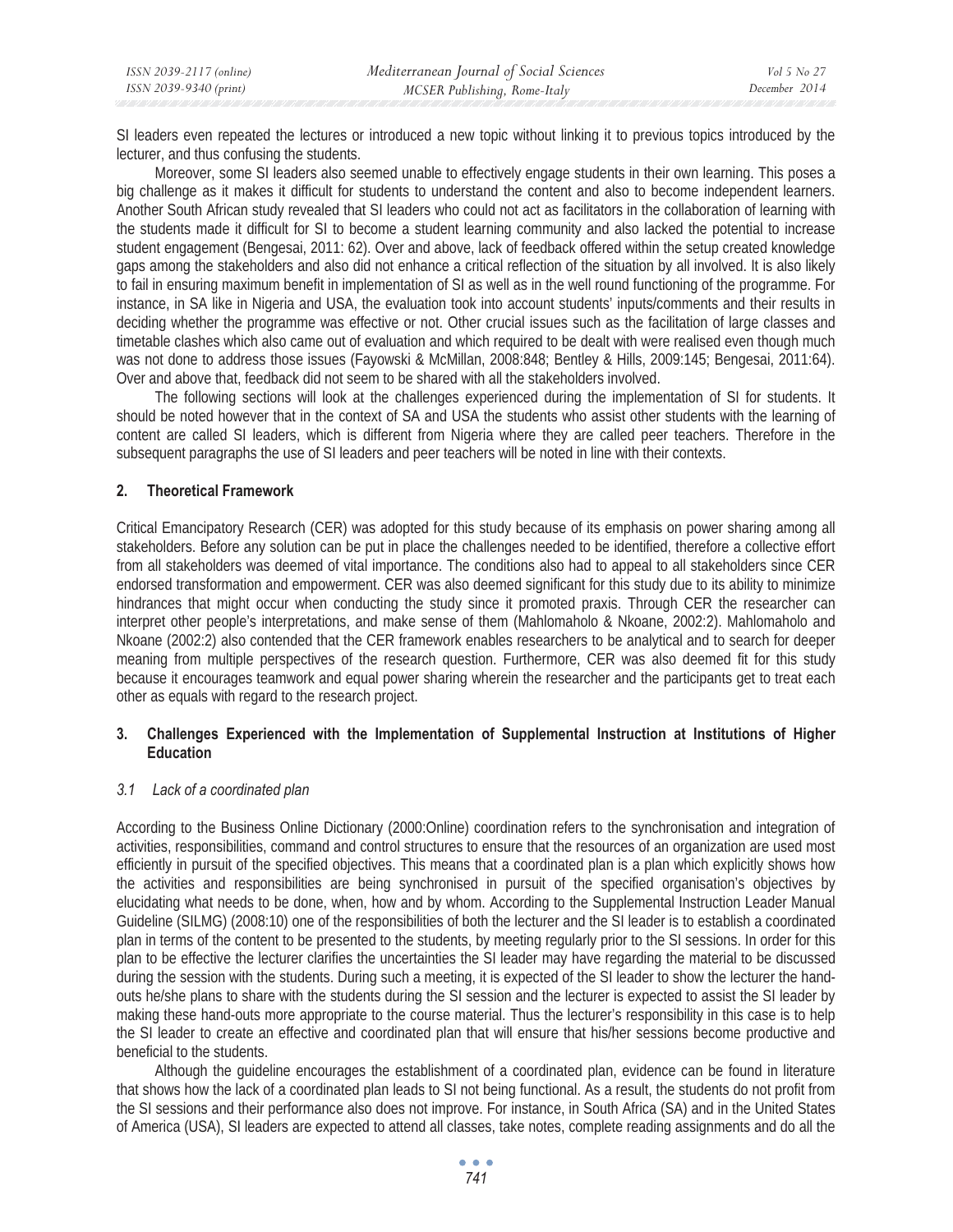homework, just as the students enrolled in the class (Arendale, 1994:2; Congos & Schoeps, 1993:166; Obiunu, 2008:237). The schedules for the SI leaders, however, are not integrated in the institution timetable and in many occasions these session schedules clash with their lecture schedules (classes which they have to attend as the students). This leads to them skipping sessions in certain instances and thus not helping students with content they did not understand. Furthermore, the SI leaders could not meet regularly with the lecturers in order to establish the plan. As a result, the SI leaders found themselves presenting different topics than those presented by their lecturers thus leading to students being confused.

Furthermore in SA, Nigeria and the USA, both the SI leaders and the lecturers are expected to meet regularly in order to discuss the content that should be dealt with during the sessions and other challenges experienced, ensuring effectiveness of the plan (SILMG, 2013:10, Zaritsky *et al.,* 2006:29). However, the students who are in need of SI are usually not taking part in the meetings. In many instances, these students do not receive SI on the topics they struggle with as they were never given the opportunity to suggest topics for discussion. As a result they still experience challenges even after SI.

Drawing from the above, it is clear that lack of a coordinated plan is a common challenge in SA, Nigeria and USA. Apart from lack of coordinated plan as a challenge, lack of articulated vision and ownership seems to be the other challenge hindering the implementation of SI for first year students as explained in the next section.

#### *3.2 Lack of articulated vision and ownership*

According to Halligan and Donaldson (2001: Online), a well led organisation knows how to effectively communicate the vision and values to all involved. Such communication will give staff a common and consistent purpose and clear expectations that would result in them focusing on reaching the goals.

According to the SILMG (2008:3), a clearly communicated and owned vision makes it possible to achieve academic excellence. Although the guideline points to that as an advantage, literature indicates that in SA and the USA the SI vision seemed not to be clearly articulated and owned by all the stakeholders involved and that resulted in SI not being as functional as it could be. Students had negative perceptions about the programme. Most of them believed that the programme was meant for students who were mentally challenged, thus thinking it was a remedial programme. When they were asked as to why they were not attending the sessions, they either made up excuses or could not provide substantial reasons (Bengesai, 2011:66; Bentley et al, 2009:144 & Malm, Bryngfors & Mörner, 2012:39).

The USA seemed to experience challenges related to timetable clashes. Each SI leader was allocated two groups, A and B, who he was responsible for. However, due to timetable clashes, the SI leader was often unable to attend sessions with both groups with the result that the students from group A received more benefits than students from group B. This also impacted on the performance of group B as they could not perform as well as group A (Wright *et al.,* 2002:32). The reason for these timetable clashes is that apparently the university timetable did not include the SI sessions. This to some extent could indicate that the programme's vision was not recognised and embraced, or even owned that much by the institution; hence these clashes which could have been evaded if a valuable programme such as SI was taken seriously.

Based on the above, it is clear that in SA, Nigeria and the USA that lack of articulated vision and ownership seemed to be the cause of the non-functionality of SI for first year students.

#### *3.3 SI leaders' inability to model effective instructional strategies*

According to the Supplemental Instruction Supervisor Manual Guideline (SISMG) (2008:17) the SI leaders as the key role players in the programme, are expected to present an appropriate model of thinking, organisation and mastery of the discipline. The training that they undergo thus enables them to know how students learn as well as use the appropriate instructional strategies aimed at strengthening student academic performance. As a result of this, the SISMG (2008:17) indicates that students who attend the SI sessions would be able to discover the appropriate application of the study strategies as they review the course material. Although this is an ideal situation literature indicates that the SI leaders often are unable to help students integrate how-to-learn with what-to-learn, thus making it difficult for first year students to understand the course content and also to improve in their performance.

For example, in SA and the USA, the SI leaders re-lectured the students instead of facilitating the sessions by applying the principles of active collaborative learning when assisting students with mathematical concepts that they did not understand. They showed students how to solve the given mathematical problems while the students were just sitting down listening without being involved in the problem solving process. The SI leaders applied such a "teaching strategy"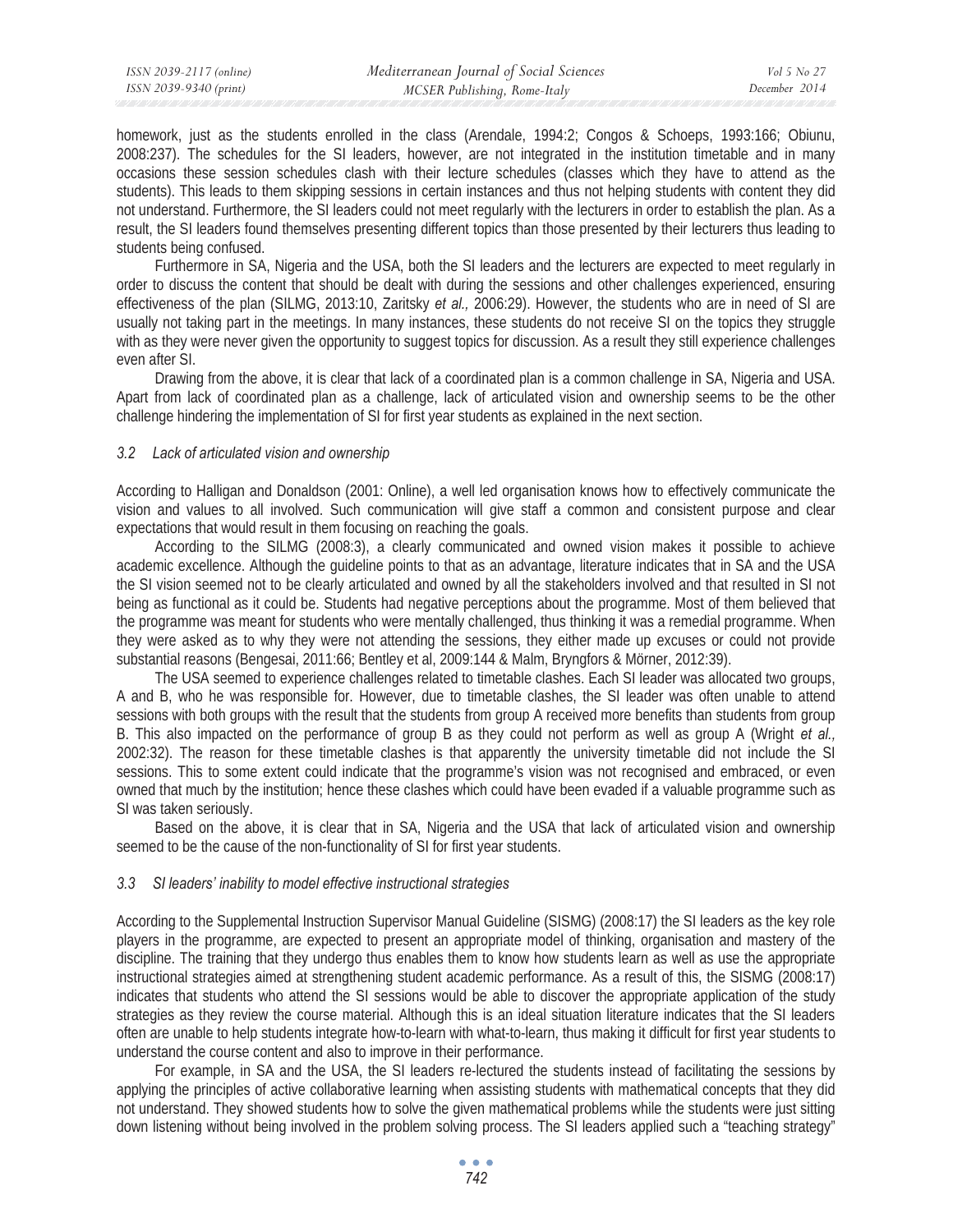even though it was discouraged during their training. Re-lecturing thus deprived students an opportunity to benefit from active collaborative strategies which could have assisted them in better understanding first year course content (Congos *et al.,* 1993:166; Hensen *et al.,* 2002:250). However in Nigeria re-lecturing of the content is encouraged. The peer teachers are taught prior to the sessions and they are expected to teach their peers what they have been taught the same way as they have been taught (Bentley *et al.,* 2009:144).

# *3.4 SI leaders' inability to effectively engage the students in their own learning*

One of the guidelines as stipulated in the SISMG (2010:10) is that students need to be engaged in activities and problem solving during the sessions. The guideline further emphasises that the students, who are engaged in the activities, should also be the ones doing most of the talking and not the SI leaders. From the Social Independence Theory (SIT) as noted in the SISMG (2010:4), such student engagement enables the students to actively construct knowledge as they work together cooperatively and interdependently. It further promotes dialogue among the students and increases student knowledge and understanding of the course. Literature shows that when the first year students are not actively engaged in their own learning their understanding of course content does not increase.

The studies conducted in SA, Nigeria and the USA revealed that the SI leaders who did not act as facilitators in the collaboration of learning with the students made it difficult for SI as a student learning community to increase student engagement (Bengesai, 2011:62, McGuire, 2006:3). Thus it became difficult for students to demonstrate understanding of the course content since they were never provided with the problems to solve as groups (on their own). Although the concept of student engagement was encouraged, research conducted in SA further revealed that on numerous occasions a large number of first year students attended the SI sessions and made collaborative working of the groups difficult. The SI leaders thus found it difficult to apply the SI techniques of collaborative learning, problem solving and student engagement since they were by no means experienced in handling such big classes (Harding *et al*., 2011:851).

Based on this therefore the study sought to establish ways in which the SI leaders could be empowered in order to be able to effectively engage students in meaningful learning of first year content.

## *3.5 No feedback offered within the setup to keep stakeholders abreast and to promote individual growth*

The SILMG (2007:7) notes the evaluation of the programme as one of the elements of the model that must be present in order to ensure the integrity of the programme. According to the Guideline document, the programme is evaluated appropriately by assessing institutional outcome measure (e.g. final course marks, course withdrawal rates, institutional dropout rates and institutional graduation rates). On the basis of this, the SISMG (2007:46) stipulates that the Supervisor should regularly give feedback to the departments involved by having quarterly meetings with the departments' contact persons.

The SISMG (2008:47) further stipulates that observations of the SI leaders should be performed regularly and immediate feedback provided to the individual SI leaders. This will allow all stakeholders to know how things progress in the programme. The SI leaders will thus learn from the feedback and develop. While the guideline insists on feedback to be offered to the stakeholders, literature shows that no feedback is offered within the setup so to keep the stakeholders abreast and also to promote SI leaders' growth.

Most of the studies on SI indicate evaluation being performed by looking more into students' performance through the use of statistical methods, which often result in inherent self-selection bias (Bowles *et al.,* 2008:3) in order to determine whether the programme is effective or not. The studies however do not seem to indicate how feedback was provided to the different stakeholders or the SI leaders. In other words, in cases wherein the programme could not serve best the needs of the students, the people involved could not make significant input which could have improved the programme and consequently also student performance.

From the above sections, it is clear that in SA, Nigeria and USA, lack of feedback in the setup caused nonfunctionality of SI. The stakeholders could not contribute towards improving the functionality of the programme. Based on these, the study aimed at finding better ways in which to effectively provide feedback in order to improve first year student performance.

## **4. Solutions to the Problems as Experienced**

The following sections provide the solutions to the challenges (as highlighted above) that were experienced in the mentioned countries.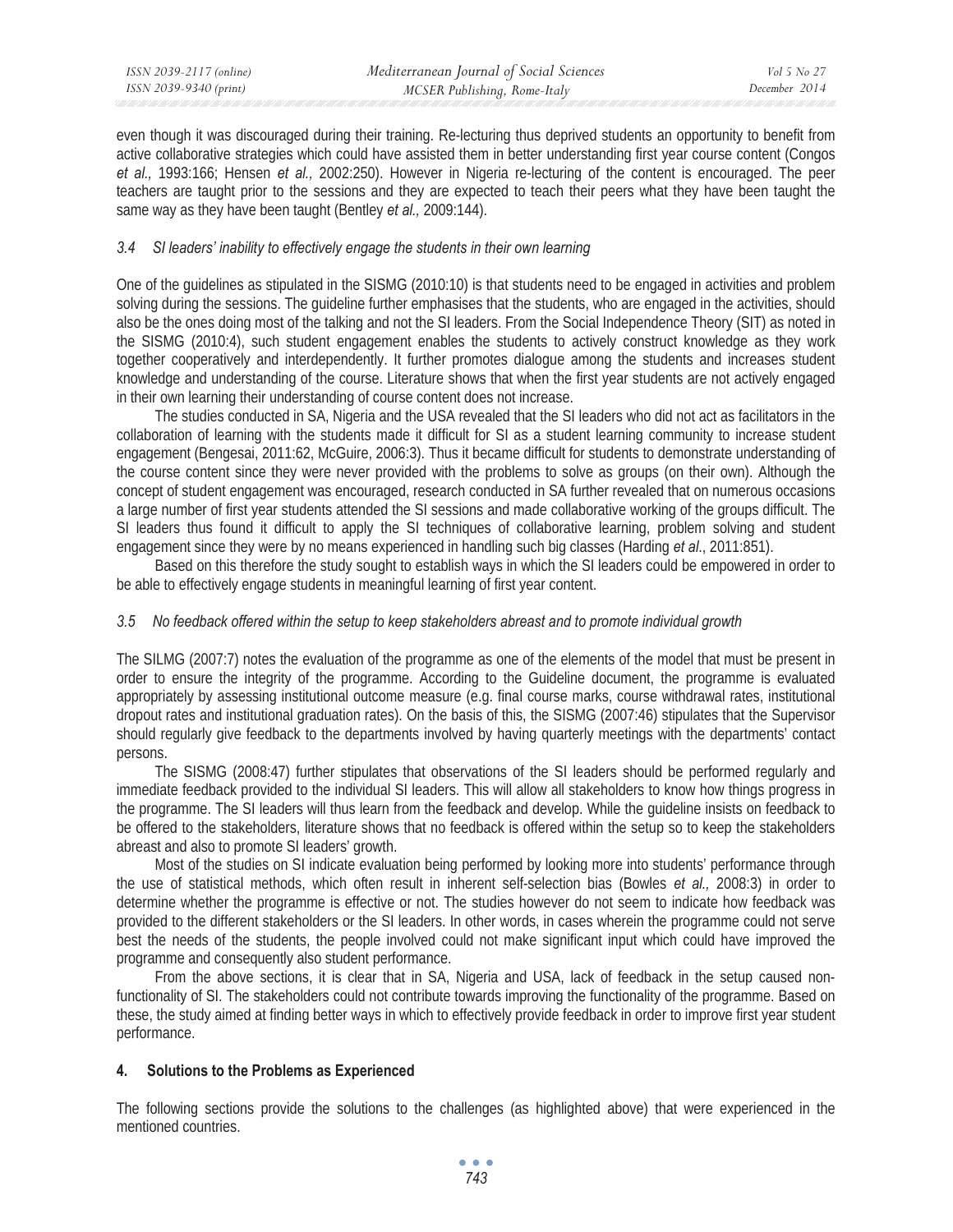#### *4.1 The presence of a coordinated plan*

According to the SILMG (2008:10), SI is offered only with the support of the lecturer and as such the SI leaders need to be supported by the lecturers. The support from the lecturer's side is to help the SI leaders plan and prepare for the SI sessions to ensure that the hand-outs that the SI leaders need to share with the students could be made more appropriate to the course material. Furthermore, it is to ensure that similar topics are addressed at the same time and that the same lesson outcomes are achieved. As indicated above (2.5.1) lack of a coordinated plan harmed the functionality of the programme and certain steps were taken in SA, Nigeria and USA to address that. Cooperative working was established between the lecturers and the SI leaders which resulted in a coordinated plan being established. In SA, lecturers and the SI leaders met weekly in order to draw up a common plan regarding concepts that required attention (Zeger *et al.,* 2006:65). Similarly so, in USA lecturers and SI leaders held meetings wherein they established a common plan together (Zaritsky *et al.,* 2006:29). In Nigeria however, no meetings were held but the course instructors responsible for the certain courses taught the peer-teachers concepts that they needed to present to the students in class, which was a way of preparing them for the role as peer teachers (Bentley *et al.,* 2009:144).

From the above it is clear that the establishment of a coordinated plan was similar between SA and the USA. The SI leaders knew which mathematical concepts they needed to deal with, how and when through the weekly meeting they held with their lecturers. However, this seemed to be different from how the plan was established in Nigeria where the peer teachers were taught what to do during the sessions instead of holding meetings, as in SA and the USA.

#### *4.2 Clearly articulated and owned vision*

According to Halligan and Donaldson (2001: Online), a well led organisation knows how the vision and values are being communicated effectively to all involved. Therefore, such communication gives staff a common and consistent purpose and clear expectations. It is therefore only when people understand the vision that they will focus their energy in ensuring that the goal is realised. In line with this the SILMG (2008:3) also encourages the vision to be established and articulated to all involved so that all the people can take ownership. In SA, communicating the vision (especially to the students) was deemed significant in ensuring the success of SI for students became a success. Communicating the vision to the first year students was necessary also to inform them about the purpose of the programme. During the orientation session, the students were not only informed about the programme and what it was intended for, but a repeated emphasis was also placed on diligence and hard work on their part, thus encouraging them to develop a sense of responsibility towards their studies (Harding *et al.,* 2011:851) (in ensuring that the programme was a success). The students were therefore made to realise how their commitment towards the programme and embracing the SI vision could make it possible for the institutional goal to be realised (i.e. their performance to be improved). Furthermore, their Supplemental Mathematics Instruction Learning Enhancement (SMILE) programme structure was made convenient for all of them to attend whereby the first hour was used as an introduction to a subsequent tutorial session. The problem however with the first hour session was that students used the venue as a "waiting room" for the subsequent tutorial class and most of them did not contribute to the session at all.

In Nigeria, the vision was also communicated to the students. The students were also made aware of what was expected of them in order for the programme to achieve its goal. The students were expected to attend sessions at all times and the whole institution knew about the programme (Boud, Cohen & Sampson, 1999:415).

In the USA, the vision was also communicated to students and they were encouraged to attend the sessions. In trying to avoid timetable clashes, many sessions were scheduled and students were requested to attend those that fitted their timetables (Gardner *et al.,* 2005). This indicates that the institution embraced the SI vision and also took ownership of the programme.

The discussions above indicate that in the mentioned countries a similar strategy was applied, namely communicating the programme vision to first year students, and encouraging them to attend these sessions. Resources were made available to the students and many sessions scheduled to avoid timetable clashes. Although this strategy was effective to some extent, this study further seeks to formulate other ways in which to effectively articulate the vision and also to endorse its ownership by all involved as part of enhancing the functionality of SI for students.

## *4.3 The use of supplemental instruction strategies*

According to the SISMG (2008:16) the SI leaders need to refrain from "spoon-feeding" the students, re-lecturing, dominating the session and providing all the answers to the students. In other words, SI leaders should allow the students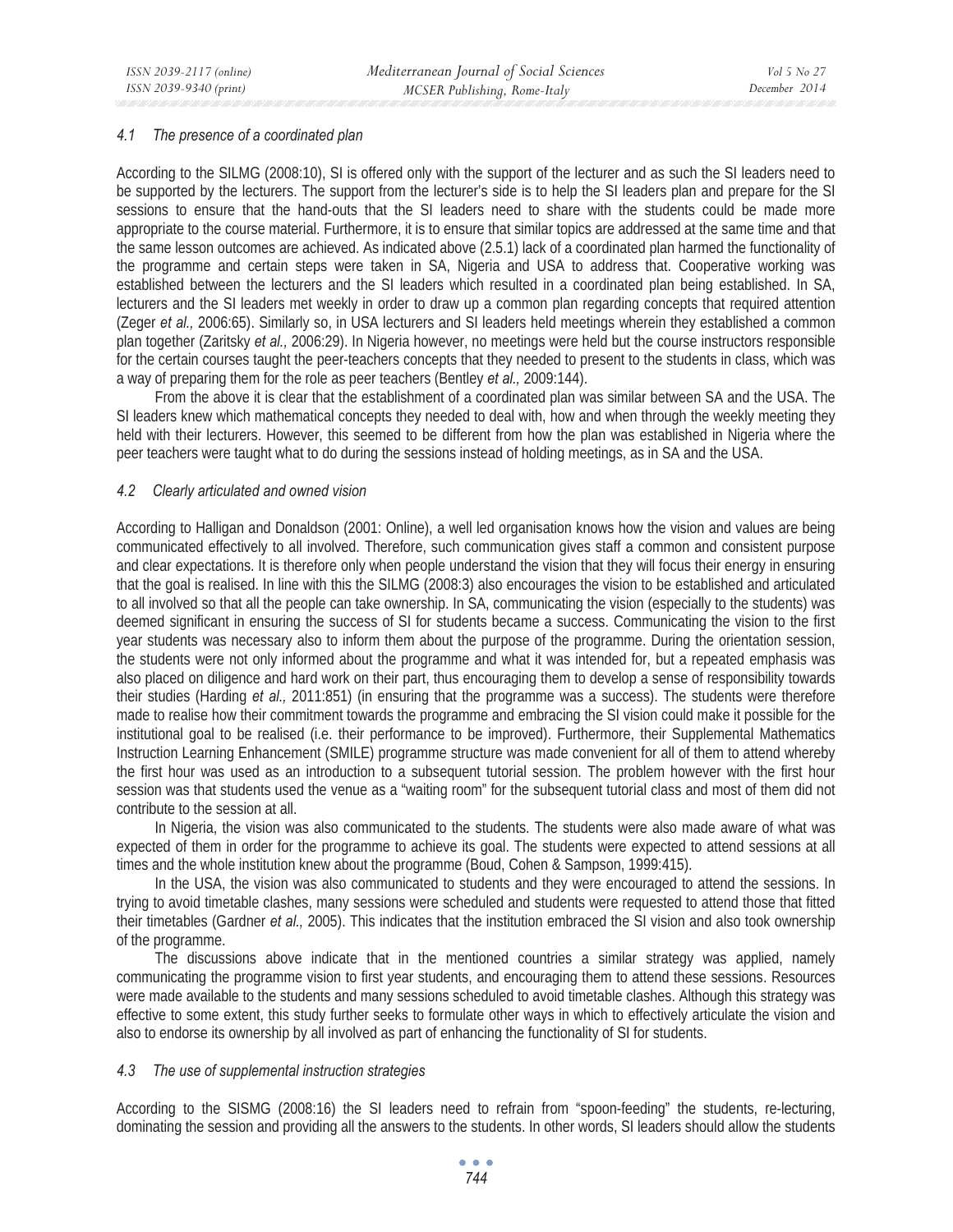| ISSN 2039-2117 (online) | Mediterranean Journal of Social Sciences | Vol 5 No 27   |
|-------------------------|------------------------------------------|---------------|
| ISSN 2039-9340 (print)  | MCSER Publishing, Rome-Italy             | December 2014 |

to engage freely in conversation in problem solving activities. In this way students' input was valued and by sharing their experience their understanding of the course content will thus increase as well as their performance. In SA, Nigeria and the USA effective SI instructional strategies were also employed.

In SA, the intensive training that the SI leaders received enabled them to help students to integrate course content and learning/study strategies. The training also empowered the SI leaders to assist students with other problem areas such as reviewing of course material covered in lectures, hands on exercises that are unlikely to be utilised in large lecture-classes, discussion based learning that is more difficult to accomplish in large lecture halls, study skills training (e.g. note-taking, textbook use and exam-taking strategies) as well as problem solving (Bowles *et al.,* 2008:5). In the USA and SA, during the mathematics SI sessions the SI leaders required the students to articulate their problem solving approach to teach each other while they solved problems during the SI sessions. At the same time, the SI leaders acted as mere coaches or facilitators rather than instructors, thus eliciting as much as possible, the correct answers from the students without explicitly leading them to the answers (Gardner *et al.,* 2005). In Nigeria however, a different approach was used. The peer-teachers used the demonstration method of teaching whereby they demonstrated to their peers how they solved a mathematical problem (obtained the solutions) and thereafter requested their peers to repeat the routine by demonstrating to the class how the answers were obtained (Bentley *et al.,* 2009:144).

Based on these, the study will thus further look into other ways in which the instructional strategies could be effectively applied in order to enhance SI functionality.

## *4.4 Effective student engagement*

According to the SISMG (2009:10) in order for the students to understand the course content, they need to be involved in more than listening. The students also need to be involved in higher order thinking (analysis, synthesis, evaluation etc.) and be engaged in activities (reading, discussing and writing). The guideline further notes that such student engagement will:

- better the students' understanding of the course material,
- increase the students' cognitive processing of the material,
- expose the students to new ideas and more ways of thinking about solving the problem, and
- enable the SI leader to identify the students' misconceptions and gaps in understanding of the material.

Evidence of instances where such student engagement was implemented and consequently improved student understanding of course content and their performance was found in literature.

In SA and the USA, the strategy that was used was to allow students to sit in small groups and the SI leaders would then make use of proactive and participative activities such as "think, pair and share" where students more than anything were encouraged to brainstorm ideas, pair up with another student and discuss their views or approaches to problem solving. In the USA, however, the SI leaders were also trained in questioning techniques based on Bloom's taxonomy which comprises of six levels namely, knowledge (recalling of formulae), comprehension (articulate and comprehend meaning), application (performing operations), analysis (problem solving), synthesis (combining concepts for a deeper meaning) and evaluation (making judgements on the basis of the given data). The SI leaders therefore prepared questions of varied levels of difficulty and also ensured that those questions made participation possible (Fayowski *et al.,* 2008:845).

Although student engagement proved to be effective in assisting students to understand course, in SA one of the biggest challenges experienced was with regard to class capacity. In many instances the sessions were capacitated with many students, and small group instruction was impossible, let alone the SI techniques of collaborative learning (Harding *et al.,* 2011:849).

In Nigeria a different strategy was applied. The course instructors guided the selected peer-teachers through the assignment, providing hints and helping them prepare to present to peer-learning groups. At the end of the session peer students received a quiz and each one in the group was assigned a task to perform (Bentley *et al.,* 2009:144). Ahead of the first session, the first subgroup would prepare a unit which they would then demonstrate to their peers as to how they solved a problem. The second subgroup would then prepare on the second unit and thereafter demonstrate to the first subgroup how they obtained the answers. At that time, the peer teachers took turns pointing out aspects of interest and leading to the discussions among the students (Nnodim, 1997:113).

On the basis of these, the study seeks to discover other effective ways in which to engage the students effectively and meaningfully in their own learning in order to promote understanding of their course content.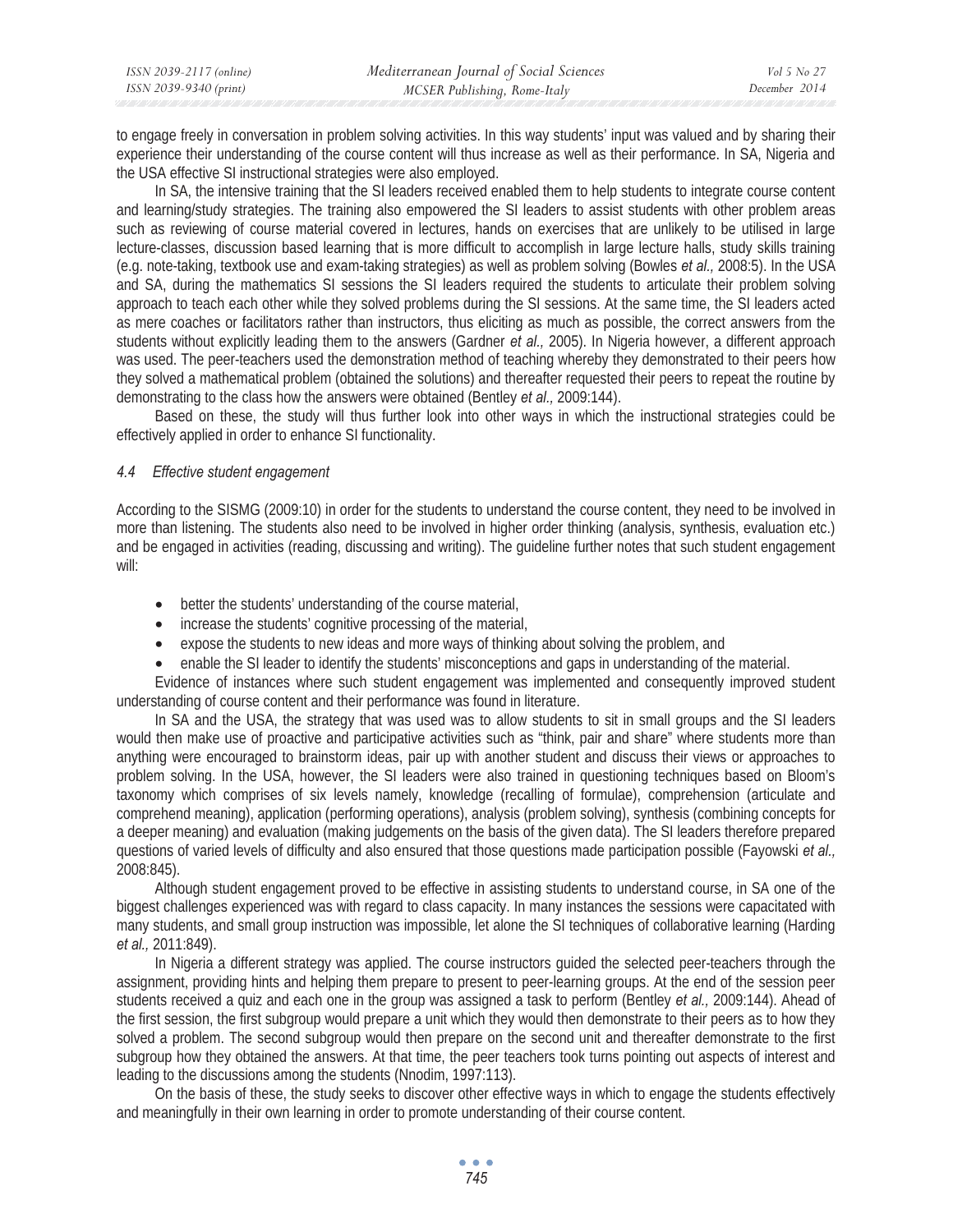#### *4.5 Making feedback available to the stakeholders*

The SISMG (2008:46-47) advises that the SI office give regular feedback to the departments/faculties. The guideline also stipulates that immediate feedback be given to the individual SI leaders regarding observations. In this way, the faculties would stay abreast while the feedback provided to the SI leaders would help them develop. Literature also confirms that such a feedback is necessary for SI to be functional.

In SA, evaluations that were conducted took into consideration the inputs from the SI leaders as well. However, some of the concerns raised by the SI leaders were never attended to. For instance, one of the SI leaders' concerns was with regard to the bigger classes they were facilitating which made it difficult for them to adhere to SI techniques of collaborative learning. This was never addressed and the SI leaders thus had to adjust to that by finding their own ways of coping with these circumstances (Harding *et al.,* 2011:851).

In the USA the data that were available from the SI office were shared with both the faculty and the administration as numerical evidence that the programme worked and was producing results. For example, the data that showed that SI needed not to be considered as an additional cost but instead represented an economic savings since the cost of running the programme was modest were also shared with the institution's administrators (Zaritsky *et al.,* 2006:30). Furthermore, data related to what worked and what did not work, were also shared with both the faculty and administration.

In Nigeria, the evaluation and observation processes were conducted and the students' opinions, which also formed part of data, were also allowed. However, the peer teachers whom the students were not satisfied with regarding how they conducted their sessions did not receive such information (Bentley *et al.,* 2009:144). This means that the peerteachers could not reflect on their teaching methods based on feedback from peer students, and consequently no development took place with regard to their teaching role.

The discussion above illustrates the significance of making feedback available to all the stakeholders involved in SA, Nigeria and USA. Moreover, it shows the significance for all involved to reflect on and learn from this feedback. This study will therefore seek to find other, better ways in which feedback can be made available to all involved and to allow those involved to be able to reflect on it.

## **5. Conditions Conducive to the Successful Implementation of SI for Students**

The following sections will look into the conditions necessary for the solutions to be effective.

## *5.1 Coordinated plan made possible by cooperation between the lecturers and the SI leaders*

The SILMG (2013:10) requires the lecturers and the SI leaders to have meetings prior to the sessions wherein both the SI leaders and the lecturers discuss the content to be covered during the SI sessions. According to Smith (2009: 15), this kind of discussion is important because it helps to maintain student core, facilitates balanced sessions, optimises content coverage and makes it possible to formulate questions that draw from several sections. This will increase students' comprehension of the course content, especially because what is prepared is what students indicated that they do not understand.

In line with this, cooperation between the SI leaders and the lecturers in SA and USA wherein meetings were held weekly enabled both the SI leaders and the lecturers to work as a team. Together, they were able to reflect on content which was difficult to the students and also provided the most apposite strategies that helped students to better learn first year content (Wright et al., 2002:32; Zeger et al., 2006:65). These meetings helped in ensuring that similar concepts were dealt with by the SI leaders at the same time. Through these meetings the SI leaders knew where the lecturers were with the students with regard to content progress and that helped in linking their sessions to what the lecturers did with the students during a lecture. In Nigeria, lessons which were provided to the peer teachers by the course instructors before sessions and alternating the peer teachers' role helped peer teachers to teach their peers more effectively (Bentley et al., 2009:144). The peer-teachers knew what to teach their peers in class and also how to teach them. Furthermore, the teachers were able to teach common topics to the students. As a result, the students benefited from their sessions.

## *5.2 Articulated vision and taking ownership thereof*

The SISMG (2013:3) emphasises the need for the SI vision to be embraced. This means that the people involved need to know about it, understand it and also take ownership of the vision. According to the guideline, this is one condition that makes it possible for the programme to achieve its goal (improving student performance). More conditions can be found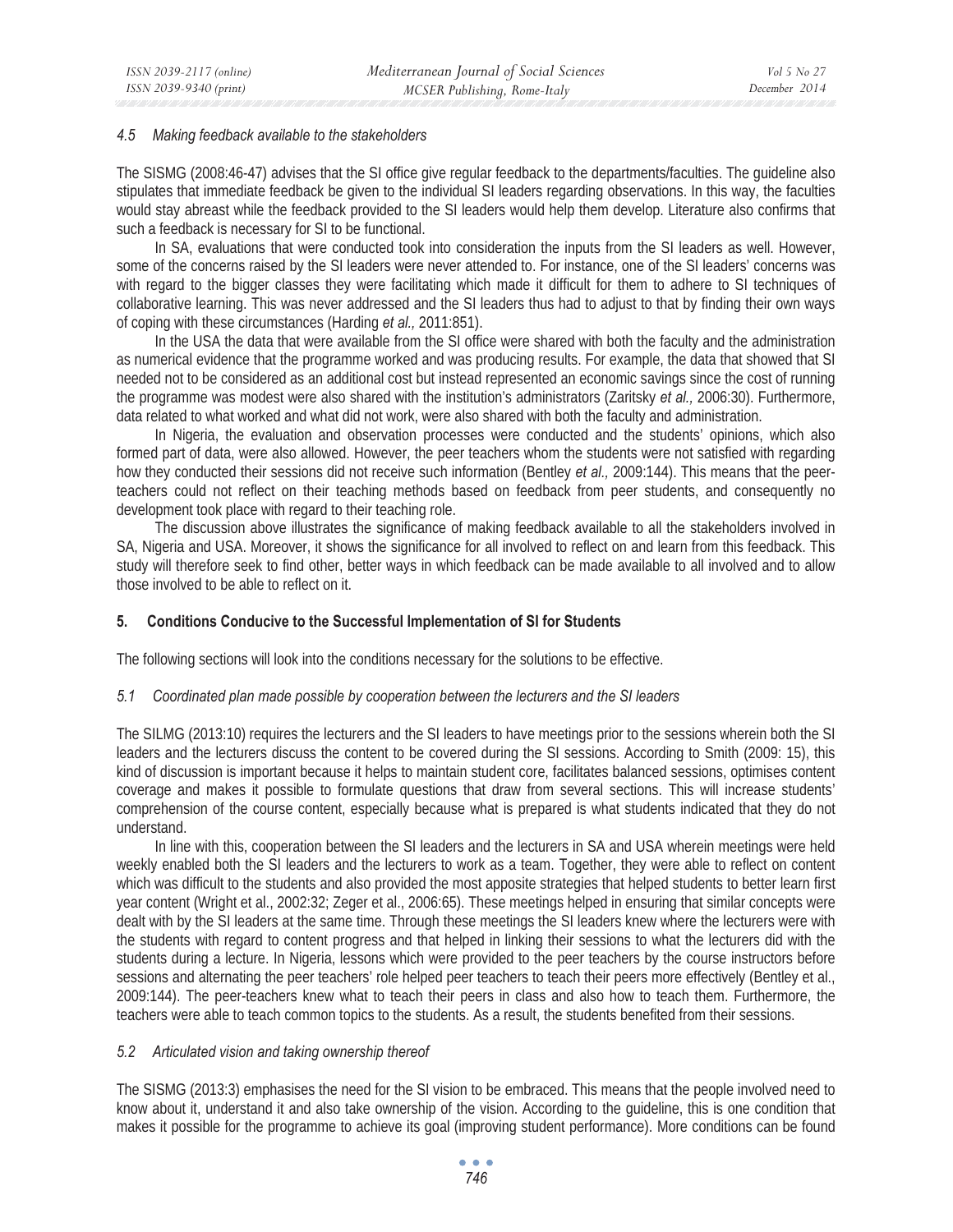in literature.

In SA and Nigeria, the stakeholders and the students in need of SI were informed about the programme. It was during these information sessions that role players were informed about the nature of their part in the programme. The students (beneficiaries) were encouraged to work diligently and made aware of the importance of doing their part by taking responsibility for their own learning (Harding et al., 2011:851; Krych, March, Bryan, Peake, Pawlina & Carmichael, 2005:296). Because of the involvement of the faculties that regarded themselves as gate openers rather than gate keepers, in the USA the vision was better embraced by stakeholders (Zaritsky et al., 2006:29). These faculties vigorously promoted the SI vision by articulating its goals and also ensured that the students attended the sessions by continually encouraging them to do so (McGuire, 2006:9). This was done to ensure that the programme's goals were realised. Furthermore, the presence of the course instructor during the SI sessions, facilitating the session together with the SI leader, also promoted student attendance and a sense of honouring the programme's vision. Moreover, the involvement of the campus principal ensured that the course instructors, SI leaders and the coordinators worked together towards the realisation of successful SI for students (Wright et al., 2002:32).

From the above, it is clear that in SA, Nigeria and the USA, the communication and clarification of the programme's vision to the stakeholders helped in ensuring that the stakeholders took ownership of the programme. Ownership of the programme manifested in students attending sessions regularly, lecturers being supportive towards the SI leaders and faculties encouraging student attendance of the sessions.

## *5.3 Effective supplemental instruction strategies*

According to the SISMG (2006:15) the students needed to decide what they need instruction on. On the basis of that, both the lecturer and the SI leader should then decide what needs to be done in order to develop the skills necessary to overcome their hurdles. In line with the above notion, in SA, lecturers and the SI leaders held meetings prior to the SI sessions where they reflected and discussed content that was difficult to the students based on what they observed during the lectures and the SI sessions (Zeger *et al.,*2006:65). They then came up with strategies which they believed would respond to students' challenges in understanding the content. The formulation of strategies by the lecturers together with the SI leaders thus improved the quality of the SI sessions for students and so the students benefited from those sessions.

In Nigeria, the course instructors guided the selected peer-teachers through assignment, providing hints and helping them prepare to present to peer-learning groups. At the end of the session peer students received a quiz and each one in the group was assigned a task to perform (Bentley *et al.,* 2009:144). The use of the quiz and assigned tasks increased the first year student knowledge of the course.

In the USA, the training offered enabled the SI leaders to act as mere coaches and not the instructors. The sessions which were made longer allowed the students to solve problems in groups. Students were able to articulate their problem solving approach to each other as well as to the SI leader. At the same time, the SI leader who merely acted as the coach rather than a lecturer, got to elicit as much as possible, the correct answers from the students without leading them to the answers. In that way, the students better learned and understood the content (Gardner *et al.,* 2005).

Furthermore, in the USA, more emphasis was placed on the process of learning as a way of equipping students with the necessary skills for continued self-directed enquiry. Students were given an opportunity to discuss any difficulties they experienced in a pro-active manner. In order to master the content, students were given informal quizzes as in Nigeria, to ensure that they were provided with opportunities to determine which content areas were potentially difficult. The most important thing here was that the agenda for the session was determined by the students while the SI leader planned the session in such a way as to enable the students to pinpoint areas that warrant attention (Spencer & Wallace, 1995:12).

From the above it is clear that in SA, the involvement of the lecturers in the programme made it possible for the SI leaders to incorporate effective instructional strategies into their session facilitation. Through the frequent meetings they held, the SI leaders learnt which effective instructional strategies to apply during the sessions which will respond to the students' misconceptions regarding certain first year topics. In Nigeria also the guidance which the course instructors provided to the peer-teachers in terms of how they should be facilitating the sessions and which strategies to apply improved the peer teachers' facilitation of the sessions. In the USA, sessions which were extended made it possible for SI collaborative instructional strategies to be applied, e.g. the use of Paired Problem Solving (PPS), Group Problem Solving (GPS), and probing of questions, to mention a few. Despite these positive conditions the study seeks to establish more conditions that will enhance the effectiveness of the instructional strategies.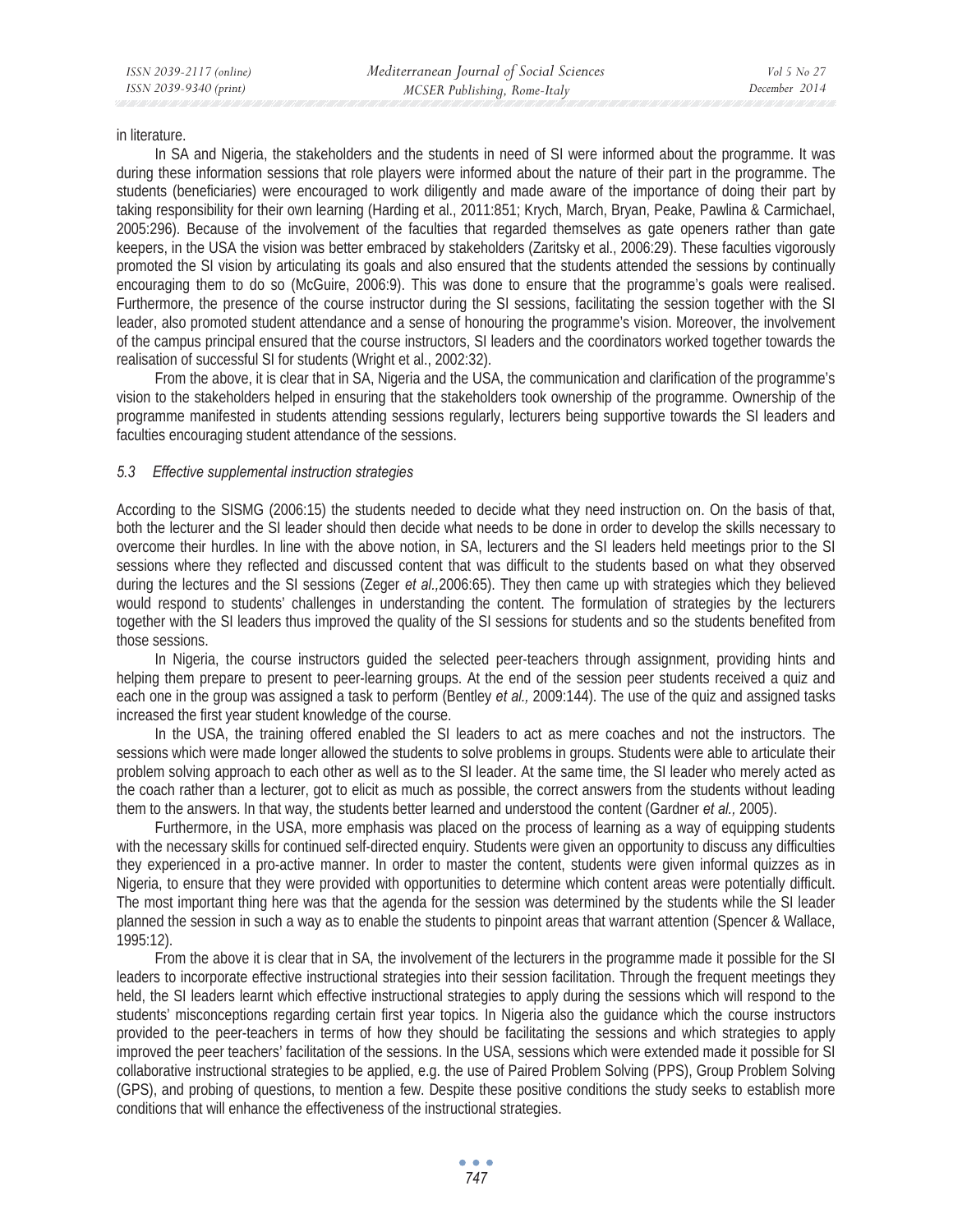#### *5.4 Effective student engagement*

The SILMG (2013:4 - 5) requires students to be involved in more than listening. It further requires that the students be actively engaged in activities during the sessions in order for them to have a better understanding of the course material and also to have a more cognitive processing of the material. According to the SISMG (2006:6) students who are actively engaged in their own learning acquire an increased retention of what they are learning and also are exposed to new ideas and different ways of thinking about things.

In SA, the SI leaders who were encouraged to actively engage the students in their own learning helped increase the students' understanding of their course. While these students were engaged in their own learning, they also developed better learning skills, strategies and meta-cognitive skills (Bengesai, 2011:61).

In Nigeria, the division of the students into groups wherein group A would be requested to demonstrate to Group B how the answers to the problems were obtained, and vice versa, enhanced students' knowledge. The students' confidence also improved resulting in motivating them to engage in various problem solving exercises, which also increased their understanding of the course content (Nnodim, 1997:112). In the USA, sessions that included time to review the course material covered in lectures, engaging students in hands-on exercises, fully engaging them in discussion based learning that is more difficult to accomplish in large classes, and also in skills training (e.g. note taking, textbook use and exam-taking strategies) helped students to integrate content with study skills and consequently improved students' knowledge of the course content (Bowles *et al.,* 2005:5).

Furthermore, the extension of the SI sessions allowed students to have ample time to actively engage in practical exercises and to regularly practice/study their courses. While students were engaged in problem solving exercises, both the lecturer and the SI leader moved around and helped students with clarity seeking questions. That did not only give the instructor an extra-hand in an overcrowded classroom but it also allowed the SI leader an opportunity to build relationships with students and have a better sense of where they struggle so that he could inform the instructor about content that was difficult to the students (Wright *et al.,* 2002:2). This kind of student engagement assisted students to comprehend the course content.

From the above it is clear that in SA, Nigeria and the USA, the encouragement of SI leaders and peer teachers to engage students in learning enabled students to better comprehend the course content. In the USA, however, the extension of the sessions provided the first year students with ample time to practice. Furthermore, in these countries, the presence of the SI leaders and the lecturers at the time the students were engaged in problem solving exercises, helped students to receive clarity on concepts they found to be challenging.

## *5.5 Feedback availability*

The SISMG (2008:46-47) and SISMG (2013:46-47) emphasise the fact that feedback must be made available to all the stakeholders involved. This informs them about the progress of the programme so that they will not be taken by surprise.

In SA and Nigeria feedback from evaluation was obtained and comments by students were read by the SI personnel. This enabled SI personnel to understand the challenges which were experienced even though such information seemed not to have been shared with other people involved in the programme. In Nigeria, however, the course instructors and the peer-teaching administrators were also part of the evaluation process, which was not the case in SA. The students' comments were analysed by both the course instructors and the investigator (Harding *et al.*, 2011:851; Nnodim, 1997:115) with the intention to investigate if they, as the beneficiaries of the programme, received maximum benefit from the programme, and also to identify areas that required modification.

In the USA, writing of the weekly reports by the SI leaders to the SI administrators and the lecturers which also formed part of the evaluation made it possible for more feedback to be available. These reports covered various aspects such as points of confusion for students, students' experiences, methods of explanation and discussion that clarify the lecture and particular student problems and successes which also required serious attention.

The discussion above indicates that in SA feedback was provided only to the SI personnel and not to other stakeholders involved, as was the case in Nigeria and the USA. Feedback provided in these countries did not only reflect student performance of SI attendees versus non-attendees, but also reflected other relevant issues. In the USA, however, unlike in SA and Nigeria, based on the data obtained from the evaluations, the SI leaders received constructive criticisms from the SI coordinator. That assisted them in improving their facilitation of the sessions.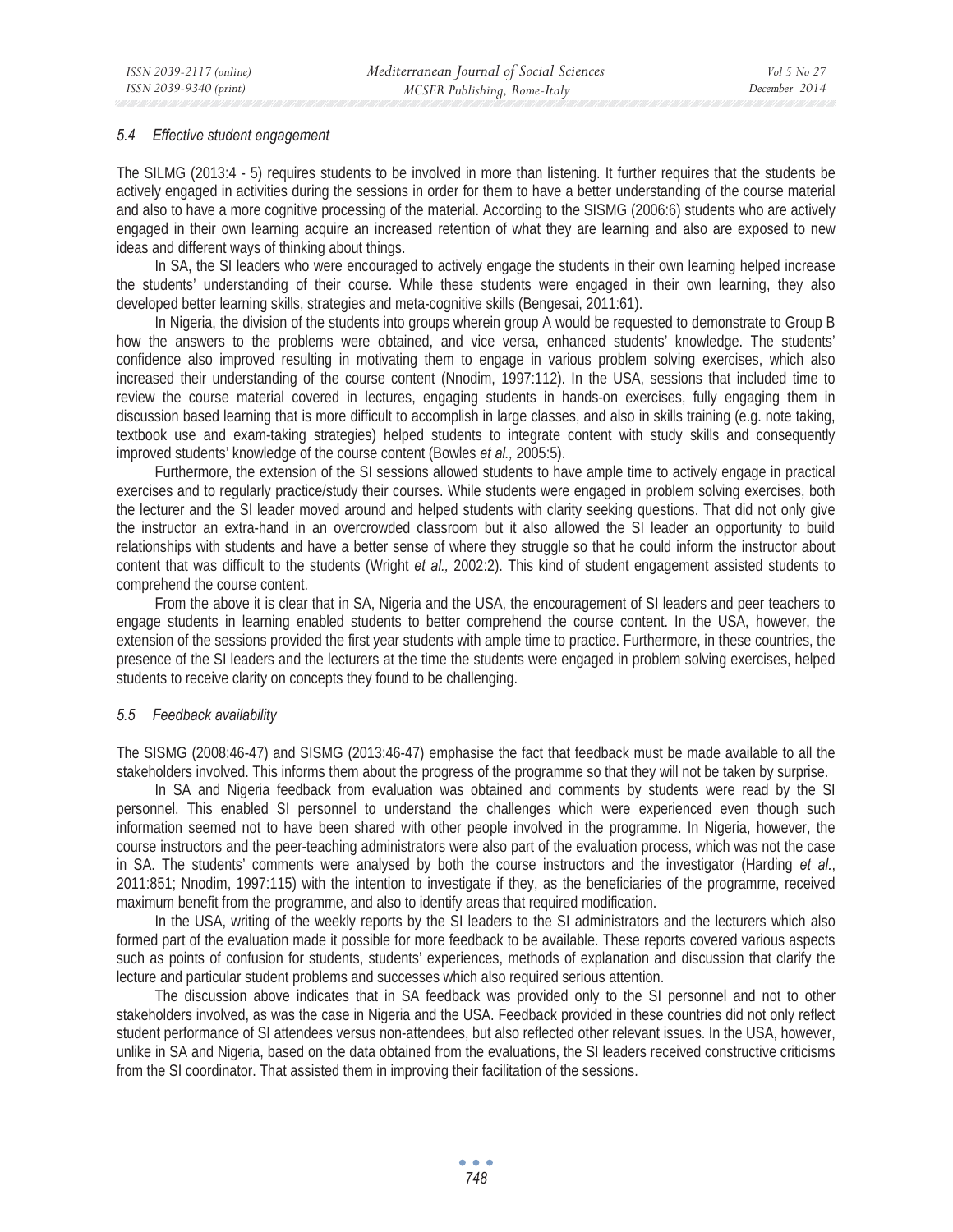#### **6. Threats that Impeded the Successful Implementation of SI for Students at Higher Education Institutions**

The following sections will discuss the threats to the successful implementation of SI.

#### *6.1 Student lack of motivation and commitment*

In a study conducted in the USA, the following were found to be the most common factors that caused students' low motivation to study certain courses: poor study techniques, insufficient work, inadequate background knowledge, boring presentations of lectures, and a perceived lack of relevance of course content (Anthony, 2000:7-8).

In an effort to address the afore-mentioned issues pertaining to student lack of motivation and commitment several strategies were undertaken. These strategies included increasing academic time, designing curricular strategies to enhance interest in certain courses, and designing and developing specific strategies to involve students in courses related curricular and co-curricular activities.

Creating a curriculum that focused on conceptualising and creating meaning and relevance was also encouraged. Information about mathematics and its utility in future courses and career opportunities in engineering for instance, were made available. Because attitudes and interest also affected achievement, policies and strategies to improve attendance and participation in classroom activities were found worthy to be considered. Giving students appropriate homework assignments were found to stimulate independent engagement in learning tasks. Over and above, the lecturers and SI leaders were encouraged to alter negative attitudes by promoting better classroom practices and providing positive experiences in the course (Singh, Granville & Dika, 2002:330-331).

## *6.2 Limited pool of students from which to find potential SI leaders*

In a study conducted in SA, it was found that the students who became SI leaders were usually those who were majoring in mathematics, and due to the limited number of students it was difficult to properly implement such an extensive programme (Harding *et al*., 2011:853). The result is that with the number of students who enrolled for first year usually being more than a thousand it was difficult to find qualified and potential SI leaders because of the limited pool to choose from.

In the USA, As part of the solution to address such a challenge, students who were appointed to serve as SI leaders were not only selected from the mathematics majors only, but also from other cohorts such as engineering, provided that they had done the course before and passed it well and that they met the requirements of the programme (Gardner *et al.,* 2005).

## *6.3 Insufficient prior knowledge*

According to Arendale (1994:2) SI is more challenging in content areas where prerequisite skills are a key variable. According to Ambrosse, Bridges, DiPietro, Lovett and Norman (2010:12-13) the challenges have always been that sometimes the instructors overestimate the students' prior knowledge and thus build new knowledge on a shaky foundation. It also happens that the students bring prior knowledge to bear that is not appropriate to the context and which is distorting their comprehension. Moreover, the instructors happen to uncover misconceptions and inaccuracies in students' prior knowledge that are actively interfering with their ability to learn new material.

As part of addressing insufficient prior knowledge, students in Nigeria were made to register for courses that were typically connected by an organising theme which gave meaning to their linkage. The reason for doing so was to engender coherent interdisciplinary or cross-subject learning that was not easily attainable through enrolment in unrelated, stand-alone courses (Tinto, 2005:2). The strategy that was used also address the challenge in USA was to engage students in Socratic Learning (SL). In this regard, redirecting of students' questions (RSQ) was used whereby the instructor, instead of stepping in to answer the students' questions, would ask if anyone knew the answer. Another SL strategy used was reciprocal questioning (RQ), an alternating question and answer process that aided students in a deeper understanding of the course content. Concept mapping (CM), whereby students were exposed to a web diagram in order to explore knowledge, brainstorm ideas and organise large amounts of material, was also employed (Painter, Bailey, Gilbert & Prior, 2006:74).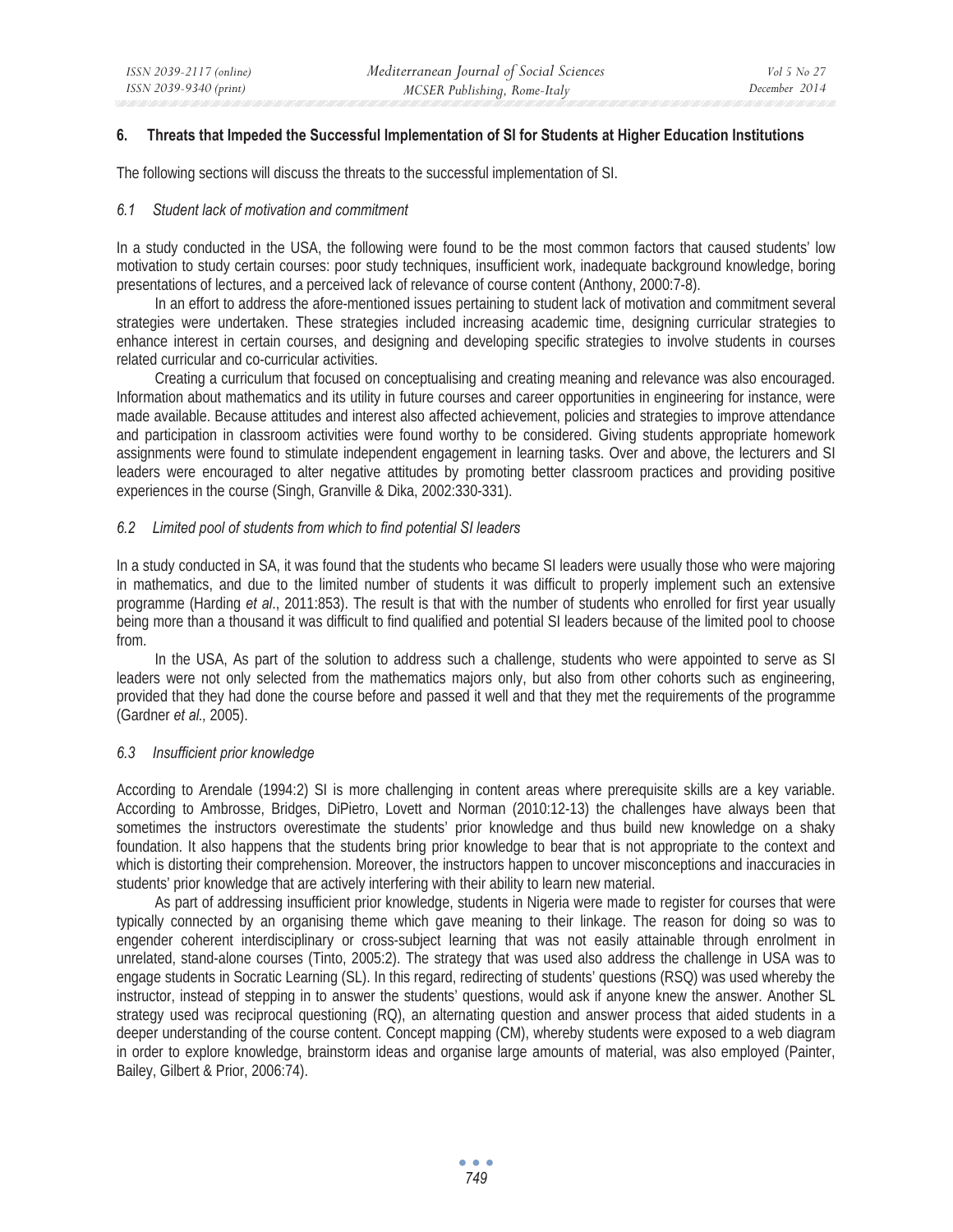#### **7. Indicators of the Success of an SI Programme**

From literature and the discussions above it is quite clear that SI has a positive impact on student learning and performance. There is substantial evidence that in a well implemented SI, performance and the course grades of the students significantly improved (Etter *et al.,* 2000:356; Fayowski *et al.,* 2008:852), retention rates increased (Zeger et al., 2006:66), and the attrition and failure rates reduced (Zaritsky *et al.,* 2006:23). There is also evidence that such an SI implementation increases student understanding of the course material (Gardner *et al.,* 2005). Furthermore, there is evidence that SI's well executed plan can benefit all involved (Zeger *et al.,* 2006:63) and help students improve problem solving skills, retain learned concepts and build frameworks for future learning (Ogden, Thompson, Russell & Simons, 2003:3). Moreover, SI evaluation shows that those who attend SI sessions show more persistence than non-attendees (Hensen *et al.,* 2003:2).

## **8. Conclusion**

This paper revealed the challenges experienced with the implementation of SI in institutions of higher education. The paper also presented possible solutions to the challenges and outlined conditions conducive to the implementation of SI in institutions of higher education. The threats that could impede the successful implementation of SI as well as the measures put in place to circumvent them were also briefly mentioned. Lastly, the paper revealed the indicators of success of a well implemented SI in institutions of higher education.

#### **References**

Ambrose, S.A., Bridges, M.W., DiPietro, M., Lovett, M.C., & Norman, M.K. 2010. *How learning works? 7 Research-Based Principles for Smart Teaching.* California Jossy Bass: A Willy Imprint.

- Anthony, G. 2000. Factors influencing first-year students' success in mathematics. *International Journal of Mathematical Education in Science and Technology*, 3(11): 3-14.
- Arendale D. 1994. Understanding the Supplemental instruction Model. *New Directions for Teaching and Learning*, 1994(60):1-10.
- Bengesai, A. 2011. Engineering students' experiences of Supplemental Instruction: A case study, *Alternation*, 18(2): 59-77.
- Bentley B.S., & Hill R.V., 2009. Objective and Subjective Assessment of Reciprocal Peer teaching in Medical Gross Anatomy Laboratory. *Anatomic Sciences Education,* 2(4):143-149.
- Boud, D., Cohen, R., & Sampson, J. (Eds.). 2014. *Peer learning in higher education: Learning from and with each other*. Routledge.
- Bowles, T.T., McCoy, A.C., & Bates, S.C. 2008. The effect of supplemental instruction on timely graduation. *College Student Journal*, 42(30): 853-859.
- Clarkewood Consulting. 2011. *Why do companies have a vision and values statement?* New York (http://clarkewoodconsulting.blogspot. com/2011/09/why-do-companies-have-vision-and-values.html) Accessed on 29 April 2014.
- Congos, D. H., & Schoeps, N. 1993. Does supplemental instruction really work and what is it anyway? *Studies in Higher Education*, 18(2), 165-176.
- Coordination. (2000). In Business online dictionary. Retrieved from www.businessdictionary.com/definition/coordination.html
- Etter, E.R., Burmeister, S.L. & Elder, R.J. 2000. Improving students' performance and retention via supplemental instruction. *Journal of Accounting,* 18(4):355 – 368.
- Fayowski, V. & MacMillan, P.D. 2008. An evaluation of the Supplemental Instruction programme in a first year calculus course. *International Journal of Mathematical Education in Science and Technology,* 39(7): 843-855.
- Gardner, J.F., Moll, A.J., & Pyke, P.A. 2005. Active Learning in Mathematics: Using the Supplemental instruction Model to improve student success. Paper presented at the American Society for Engineering Education Annual Conference and Exposition.
- Halligan, A., & Donaldson, L. 2001. Implementing clinical governance: turning vision into reality. *BMJ: British Medical Journal*, 322(7299): 1413.
- Harding, A., Engelbrecht, J., & Verwey, A., 2011. Implementing supplemental instruction for a large group in mathematics. *International Journal of Mathematical Education in Science and Technology*, 42(2): 847 – 856.
- Hensen, K.A., & Shelley, M.C. 2003. The Impact of Supplemental Instruction: Results From a Large, Public, Midwestern University. *Journal of College Student Development,* 44(2): 250-259.
- Krych, A. J., March, C. N., Bryan, R. E., Peake, B. J., Pawlina, W., & Carmichael, S. W. 2005. Reciprocal peer teaching: students teaching students in the gross anatomy laboratory. *Clinical Anatomy*, 18(4): 296-301.
- Lockie, N.M. & Van Lanen, R.J. 2008. Impact of the Supplemental Instruction Experience on Science SI leaders, *Journal of Developmental Education*, 31(3): 2-12.
- Malm, J., Bryngfors, L. & Mörner, L. L. 2012. Supplemental instruction for improving first year results in engineering studies. *Studies in Higher Education*, 37(6): 655-666.
- McGuire, S.Y. 2006. The Impact of Supplemental Instruction on Teaching Students How to Learn. *New Directions for Teaching and Learning*, 1(10): 1-8.